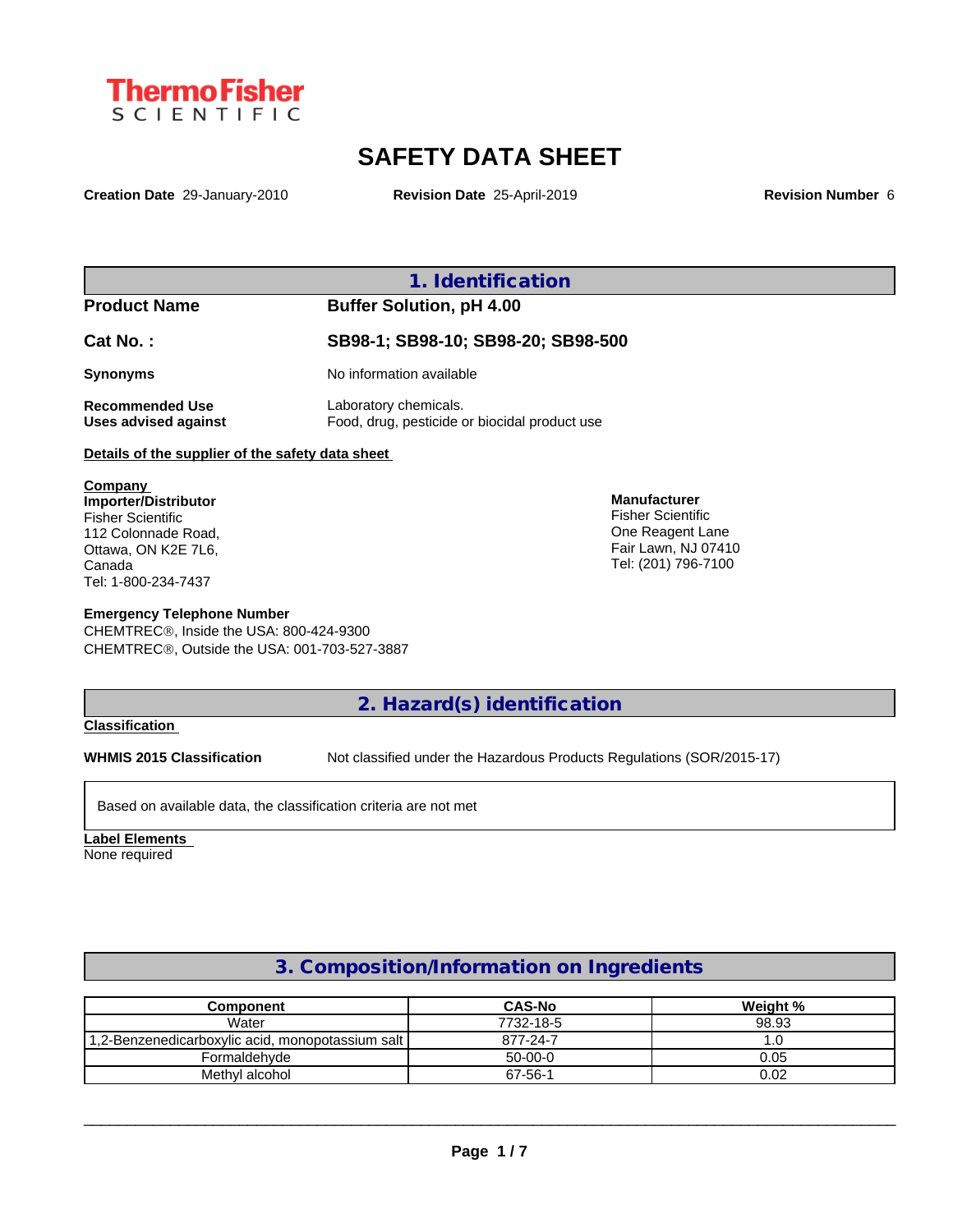|                                                                     | 4. First-aid measures                                                                                                      |
|---------------------------------------------------------------------|----------------------------------------------------------------------------------------------------------------------------|
| <b>Eye Contact</b>                                                  | Rinse immediately with plenty of water, also under the eyelids, for at least 15 minutes. Get<br>medical attention.         |
| <b>Skin Contact</b>                                                 | Wash off immediately with plenty of water for at least 15 minutes. Get medical attention<br>immediately if symptoms occur. |
| <b>Inhalation</b>                                                   | Move to fresh air. Get medical attention immediately if symptoms occur.                                                    |
| Ingestion                                                           | Clean mouth with water and drink afterwards plenty of water. Get medical attention if<br>symptoms occur.                   |
| <b>Most important symptoms/effects</b><br><b>Notes to Physician</b> | None reasonably foreseeable.<br>Treat symptomatically                                                                      |
|                                                                     |                                                                                                                            |

|                                                            | 5. Fire-fighting measures                            |
|------------------------------------------------------------|------------------------------------------------------|
| Unsuitable Extinguishing Media                             | No information available                             |
| <b>Flash Point</b><br>Method -                             | No information available<br>No information available |
| <b>Autoignition Temperature</b><br><b>Explosion Limits</b> | No information available                             |
| <b>Upper</b>                                               | No data available                                    |
| Lower                                                      | No data available                                    |
| Sensitivity to Mechanical Impact No information available  |                                                      |
| <b>Sensitivity to Static Discharge</b>                     | No information available                             |

## **Specific Hazards Arising from the Chemical**

Thermal decomposition can lead to release of irritating gases and vapors. Keep product and empty container away from heat and sources of ignition.

#### **Hazardous Combustion Products**

Thermal decomposition can lead to release of irritating gases and vapors

information.

#### **Protective Equipment and Precautions for Firefighters**

As in any fire, wear self-contained breathing apparatus pressure-demand, MSHA/NIOSH (approved or equivalent) and full protective gear.

| <b>NFPA</b><br><b>Health</b>                                    | Flammability                                                                                                                                             | <b>Instability</b> | <b>Physical hazards</b><br>N/A |  |  |
|-----------------------------------------------------------------|----------------------------------------------------------------------------------------------------------------------------------------------------------|--------------------|--------------------------------|--|--|
|                                                                 | 6. Accidental release measures                                                                                                                           |                    |                                |  |  |
| <b>Personal Precautions</b><br><b>Environmental Precautions</b> | Use personal protective equipment. Ensure adequate ventilation.<br>Should not be released into the environment. See Section 12 for additional ecological |                    |                                |  |  |

**Methods for Containment and Clean** Sweep up or vacuum up spillage and collect in suitable container for disposal. **Up**

|                 | 7. Handling and storage                                                                                                                         |
|-----------------|-------------------------------------------------------------------------------------------------------------------------------------------------|
| <b>Handling</b> | Wear personal protective equipment. Ensure adequate ventilation. Avoid contact with skin,<br>eyes and clothing. Avoid ingestion and inhalation. |
| <b>Storage</b>  | Keep containers tightly closed in a dry, cool and well-ventilated place.                                                                        |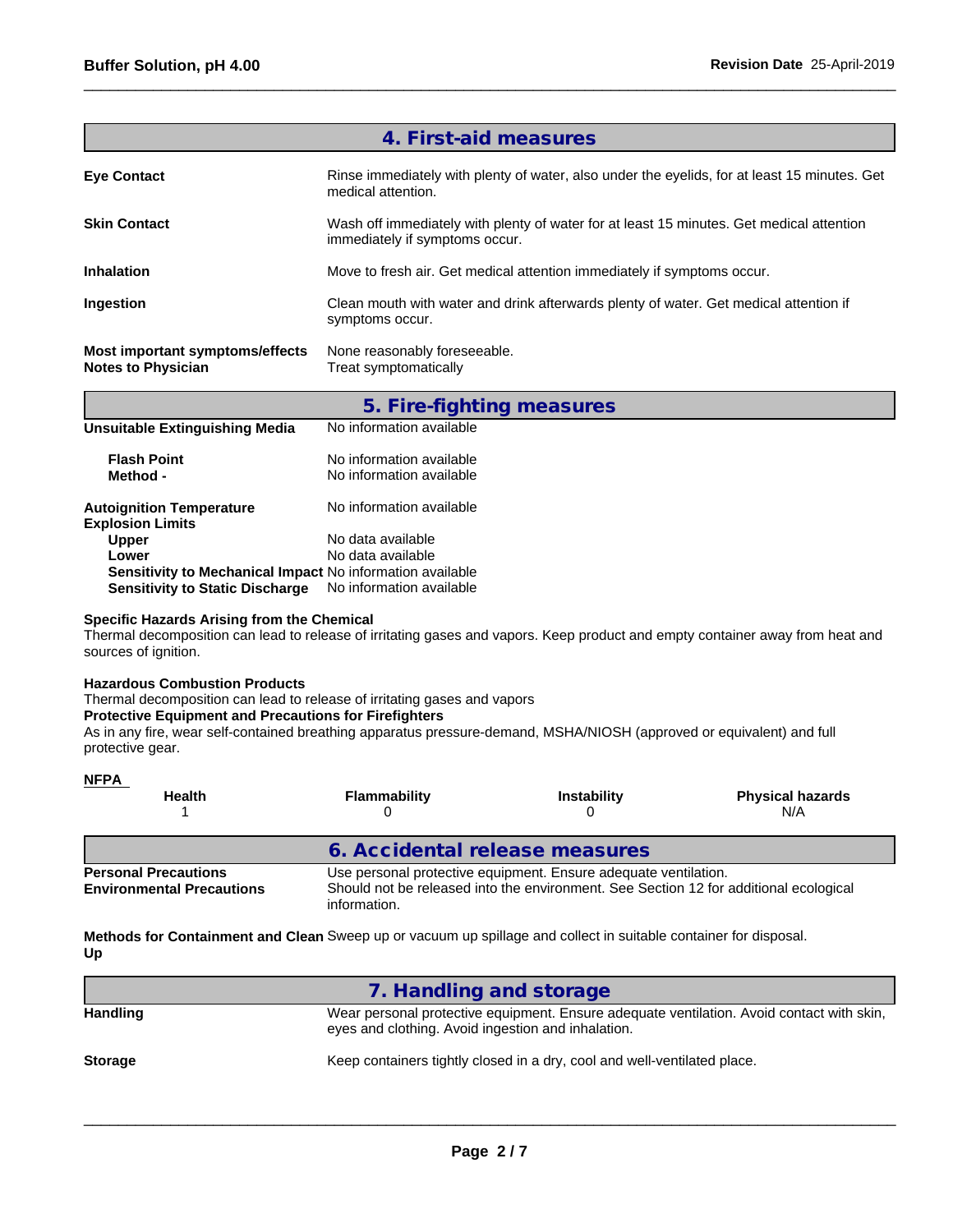## **8. Exposure controls / personal protection**

#### **Exposure Guidelines**

| Component      | <b>Alberta</b>               | <b>British</b><br>Columbia | <b>IOntario TWAEVI</b> | Quebec                       | <b>ACGIH TLV</b> | <b>OSHA PEL</b>               | <b>NIOSH IDLH</b>                |
|----------------|------------------------------|----------------------------|------------------------|------------------------------|------------------|-------------------------------|----------------------------------|
| Formaldehyde   | Ceiling: 1 ppm               | TWA: 0.3 ppm               | STEL: 1 ppm            | Ceiling: 2 ppm               | TWA: 0.1 ppm     | (Vacated) TWA:                | IDLH: 20 ppm                     |
|                | Ceiling: 1.3                 | Ceiling: 1 ppm             | $CEV: 1.5$ ppm         | Ceiling: 3 mg/m <sup>3</sup> | STEL: 0.3 ppm    | 3 ppm                         | TWA: 0.016 ppm                   |
|                | mq/m <sup>3</sup>            |                            |                        |                              |                  |                               | (Vacated) STEL: Ceiling: 0.1 ppm |
|                | TWA: 0.75 ppm                |                            |                        |                              |                  | 10 ppm                        |                                  |
|                | TWA: $0.9$ mg/m <sup>3</sup> |                            |                        |                              |                  | (Vacated)                     |                                  |
|                |                              |                            |                        |                              |                  | Ceiling: 5 ppm                |                                  |
|                |                              |                            |                        |                              |                  | TWA: 0.75 ppm                 |                                  |
|                |                              |                            |                        |                              |                  | STEL: 2 ppm                   |                                  |
| Methyl alcohol | TWA: 200 ppm                 | TWA: 200 ppm               | TWA: 200 ppm           | TWA: 200 ppm                 | TWA: 200 ppm     | (Vacated) TWA: IDLH: 6000 ppm |                                  |
|                | TWA: 262                     | STEL: 250 ppm              | STEL: 250 ppm          | TWA: 262                     | STEL: 250 ppm    | 200 ppm                       | TWA: 200 ppm                     |
|                | mq/m <sup>3</sup>            | <b>Skin</b>                | <b>Skin</b>            | mg/m <sup>3</sup>            | Skin             | (Vacated) TWA:                | TWA: 260                         |
|                | STEL: 250 ppm                |                            |                        | STEL: 250 ppm                |                  | $260$ mg/m <sup>3</sup>       | mg/m <sup>3</sup>                |
|                | <b>STEL: 328</b>             |                            |                        | <b>STEL: 328</b>             |                  |                               | (Vacated) STEL: STEL: 250 ppm    |
|                | mg/m <sup>3</sup>            |                            |                        | mg/m <sup>3</sup>            |                  | 250 ppm                       | <b>STEL: 325</b>                 |
|                | Skin                         |                            |                        | Skin                         |                  | (Vacated) STEL:               | mg/m <sup>3</sup>                |
|                |                              |                            |                        |                              |                  | 325 mg/m $3$                  |                                  |
|                |                              |                            |                        |                              |                  | Skin                          |                                  |
|                |                              |                            |                        |                              |                  | TWA: 200 ppm                  |                                  |
|                |                              |                            |                        |                              |                  | TWA: 260                      |                                  |
|                |                              |                            |                        |                              |                  | mg/m <sup>3</sup>             |                                  |

#### **Legend**

*ACGIH - American Conference of Governmental Industrial Hygienists*

*OSHA - Occupational Safety and Health Administration*

*NIOSH IDLH: The National Institute for Occupational Safety and Health Immediately Dangerous to Life or Health*

#### **Engineering Measures**

None under normal use conditions.

#### **Personal protective equipment**

| Wear appropriate protective eyeglasses or chemical safety goggles as described by<br><b>Eye Protection</b><br>OSHA's eye and face protection regulations in 29 CFR 1910.133 or European Standard<br>EN166. |                                                                                                     |                          |                        |  |  |
|------------------------------------------------------------------------------------------------------------------------------------------------------------------------------------------------------------|-----------------------------------------------------------------------------------------------------|--------------------------|------------------------|--|--|
|                                                                                                                                                                                                            | Wear appropriate protective gloves and clothing to prevent skin exposure.<br><b>Hand Protection</b> |                          |                        |  |  |
| Glove material                                                                                                                                                                                             | <b>Breakthrough time</b>                                                                            | <b>Glove thickness</b>   | Glove comments         |  |  |
| Natural rubber                                                                                                                                                                                             | See manufacturers                                                                                   | $\overline{\phantom{0}}$ | Splash protection only |  |  |
| Nitrile rubber                                                                                                                                                                                             | recommendations                                                                                     |                          |                        |  |  |
| Neoprene                                                                                                                                                                                                   |                                                                                                     |                          |                        |  |  |
| <b>PVC</b>                                                                                                                                                                                                 |                                                                                                     |                          |                        |  |  |

Inspect gloves before use. observe the instructions regarding permeability and breakthrough time which are provided by the supplier of the gloves. (Refer to manufacturer/supplier for information) gloves are suitable for the task: Chemical compatability, Dexterity, Operational conditions, User susceptibility, e.g. sensitisation effects, also take into consideration the specific local conditions under which the product is used, such as the danger of cuts, abrasion. gloves with care avoiding skin contamination.

#### **Respiratory Protection**

No protective equipment is needed under normal use conditions.

**Recommended Filter type:** Particle filter

#### **Environmental exposure controls**

No information available.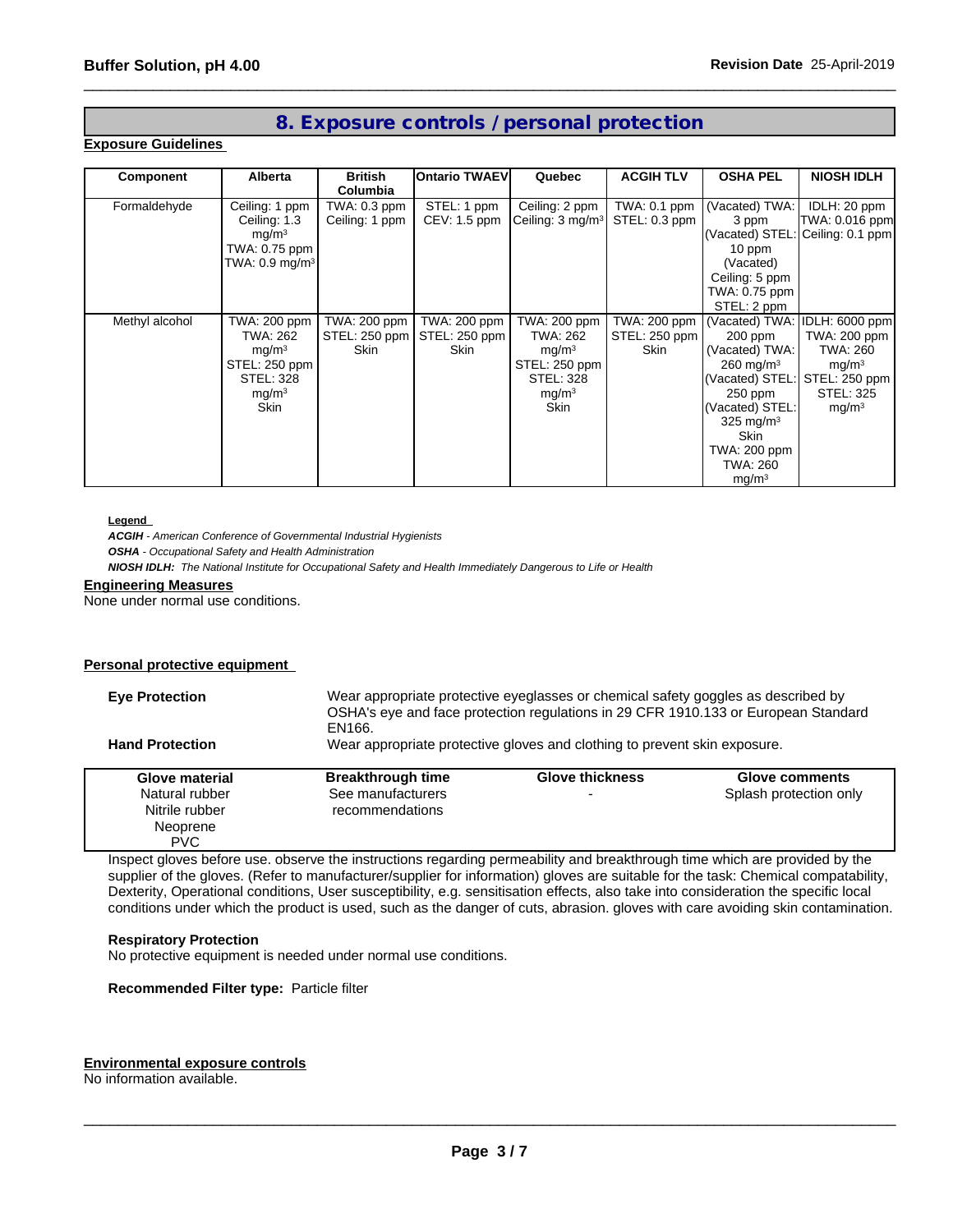#### **Hygiene Measures**

Handle in accordance with good industrial hygiene and safety practice. Keep away from food, drink and animal feeding stuffs. Do not eat, drink or smoke when using this product. Remove and wash contaminated clothing before re-use. Wash hands before breaks and at the end of workday.

|                                         | 9. Physical and chemical properties |
|-----------------------------------------|-------------------------------------|
| <b>Physical State</b>                   | Liquid                              |
| Appearance                              | Clear                               |
| Odor                                    | <b>Odorless</b>                     |
| <b>Odor Threshold</b>                   | No information available            |
| рH                                      | 4.0                                 |
| <b>Melting Point/Range</b>              | No data available                   |
| <b>Boiling Point/Range</b>              | No information available            |
| <b>Flash Point</b>                      | No information available            |
| <b>Evaporation Rate</b>                 | No information available            |
| Flammability (solid,gas)                | Not applicable                      |
| <b>Flammability or explosive limits</b> |                                     |
| <b>Upper</b>                            | No data available                   |
| Lower                                   | No data available                   |
| <b>Vapor Pressure</b>                   | No information available            |
| <b>Vapor Density</b>                    | No information available            |
| <b>Specific Gravity</b>                 | 1.0054                              |
| <b>Solubility</b>                       | Soluble in water                    |
| Partition coefficient; n-octanol/water  | No data available                   |
| <b>Autoignition Temperature</b>         | No information available            |
| <b>Decomposition Temperature</b>        | No information available            |
| <b>Viscosity</b>                        | No information available            |
|                                         |                                     |

|  |  |  | 10. Stability and reactivity |  |
|--|--|--|------------------------------|--|
|--|--|--|------------------------------|--|

| <b>Reactive Hazard</b>                                                                                           | None known, based on information available |  |
|------------------------------------------------------------------------------------------------------------------|--------------------------------------------|--|
| <b>Stability</b>                                                                                                 | Stable under normal conditions.            |  |
| <b>Conditions to Avoid</b>                                                                                       | Excess heat.                               |  |
| Incompatible Materials                                                                                           | None known                                 |  |
| <b>Hazardous Decomposition Products</b> Thermal decomposition can lead to release of irritating gases and vapors |                                            |  |
| <b>Hazardous Polymerization</b>                                                                                  | Hazardous polymerization does not occur.   |  |
| <b>Hazardous Reactions</b>                                                                                       | None under normal processing.              |  |

# **11. Toxicological information**

### **Acute Toxicity**

#### **Component Information**

**Product Information** No acute toxicity information is available for this product

| <b>UUIIIDUIIEIII IIIIUIIIIIIIUII</b>                |                                                      |                                                     |                                                                                        |
|-----------------------------------------------------|------------------------------------------------------|-----------------------------------------------------|----------------------------------------------------------------------------------------|
| <b>Component</b>                                    | LD50 Oral                                            | <b>LD50 Dermal</b>                                  | <b>LC50 Inhalation</b>                                                                 |
| Water                                               |                                                      | Not listed                                          | Not listed                                                                             |
| 1,2-Benzenedicarboxylic acid,<br>monopotassium salt | $LD50 > 3200$ mg/kg (Rat)                            | Not listed                                          | Not listed                                                                             |
| Formaldehvde                                        | 500 mg/kg (Rat)                                      | $LD50 = 270$ mg/kg (Rabbit)                         | $0.578$ mg/L (Rat) 4 h                                                                 |
| Methyl alcohol                                      | Calc. ATE 60 mg/kg<br>LD50 > 1187 - 2769 mg/kg (Rat) | Calc. ATE 60 mg/kg<br>$LD50 = 17100$ mg/kg (Rabbit) | Calc. ATE 0.6 mg/L (vapours) or<br>$0.5$ mg/L (mists)<br>$LC50 = 128.2$ mg/L (Rat) 4 h |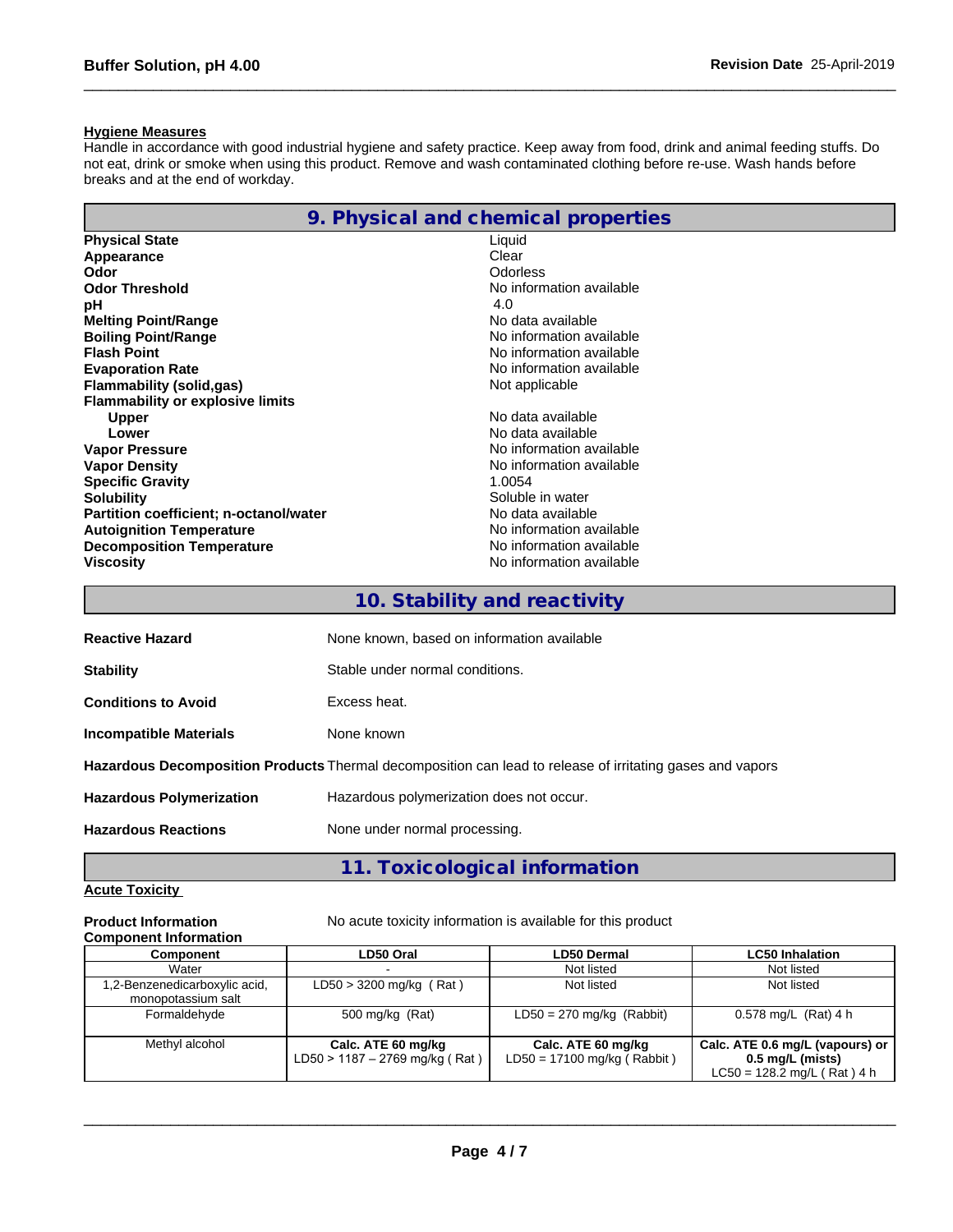| <b>Toxicologically Synergistic</b><br><b>Products</b>                                                                        |               | No information available<br>Delayed and immediate effects as well as chronic effects from short and long-term exposure                                                                                                                                                                                                                                                                                                                                        |            |                                          |                                                                                          |            |  |  |
|------------------------------------------------------------------------------------------------------------------------------|---------------|---------------------------------------------------------------------------------------------------------------------------------------------------------------------------------------------------------------------------------------------------------------------------------------------------------------------------------------------------------------------------------------------------------------------------------------------------------------|------------|------------------------------------------|------------------------------------------------------------------------------------------|------------|--|--|
| <b>Irritation</b>                                                                                                            |               | May cause eye, skin, and respiratory tract irritation                                                                                                                                                                                                                                                                                                                                                                                                         |            |                                          |                                                                                          |            |  |  |
| <b>Sensitization</b>                                                                                                         |               | No information available                                                                                                                                                                                                                                                                                                                                                                                                                                      |            |                                          |                                                                                          |            |  |  |
| Carcinogenicity                                                                                                              |               |                                                                                                                                                                                                                                                                                                                                                                                                                                                               |            |                                          | The table below indicates whether each agency has listed any ingredient as a carcinogen. |            |  |  |
| Component                                                                                                                    | <b>CAS-No</b> | <b>IARC</b>                                                                                                                                                                                                                                                                                                                                                                                                                                                   | <b>NTP</b> | <b>ACGIH</b>                             | <b>OSHA</b>                                                                              | Mexico     |  |  |
| Water                                                                                                                        | 7732-18-5     | Not listed                                                                                                                                                                                                                                                                                                                                                                                                                                                    | Not listed | Not listed                               | Not listed                                                                               | Not listed |  |  |
| 1,2-Benzenedicarboxyl<br>ic acid,<br>monopotassium salt                                                                      | 877-24-7      | Not listed                                                                                                                                                                                                                                                                                                                                                                                                                                                    | Not listed | Not listed                               | Not listed                                                                               | Not listed |  |  |
| Formaldehyde                                                                                                                 | $50-00-0$     | Group 1                                                                                                                                                                                                                                                                                                                                                                                                                                                       | Known      | A <sub>1</sub>                           | X                                                                                        | A2         |  |  |
| Methyl alcohol                                                                                                               | 67-56-1       | Not listed                                                                                                                                                                                                                                                                                                                                                                                                                                                    | Not listed | Not listed                               | Not listed                                                                               | Not listed |  |  |
| ACGIH: (American Conference of Governmental Industrial<br>Hygienists)<br>Mexico - Occupational Exposure Limits - Carcinogens |               | Reasonably Anticipated - Reasonably Anticipated to be a Human<br>Carcinogen<br>A1 - Known Human Carcinogen<br>A2 - Suspected Human Carcinogen<br>A3 - Animal Carcinogen<br>ACGIH: (American Conference of Governmental Industrial Hygienists)<br>Mexico - Occupational Exposure Limits - Carcinogens<br>A1 - Confirmed Human Carcinogen<br>A2 - Suspected Human Carcinogen<br>A3 - Confirmed Animal Carcinogen<br>A4 - Not Classifiable as a Human Carcinogen |            |                                          |                                                                                          |            |  |  |
| No information available<br><b>Mutagenic Effects</b>                                                                         |               |                                                                                                                                                                                                                                                                                                                                                                                                                                                               |            | A5 - Not Suspected as a Human Carcinogen |                                                                                          |            |  |  |
| <b>Reproductive Effects</b>                                                                                                  |               | No information available.                                                                                                                                                                                                                                                                                                                                                                                                                                     |            |                                          |                                                                                          |            |  |  |
| <b>Developmental Effects</b>                                                                                                 |               | No information available.                                                                                                                                                                                                                                                                                                                                                                                                                                     |            |                                          |                                                                                          |            |  |  |
| <b>Teratogenicity</b>                                                                                                        |               | No information available.                                                                                                                                                                                                                                                                                                                                                                                                                                     |            |                                          |                                                                                          |            |  |  |
| <b>STOT - single exposure</b><br><b>STOT - repeated exposure</b>                                                             |               | None known<br>None known                                                                                                                                                                                                                                                                                                                                                                                                                                      |            |                                          |                                                                                          |            |  |  |
| <b>Aspiration hazard</b>                                                                                                     |               | No information available                                                                                                                                                                                                                                                                                                                                                                                                                                      |            |                                          |                                                                                          |            |  |  |
| Symptoms / effects, both acute and No information available<br>delayed                                                       |               |                                                                                                                                                                                                                                                                                                                                                                                                                                                               |            |                                          |                                                                                          |            |  |  |
| <b>Endocrine Disruptor Information</b>                                                                                       |               | No information available                                                                                                                                                                                                                                                                                                                                                                                                                                      |            |                                          |                                                                                          |            |  |  |
| <b>Other Adverse Effects</b>                                                                                                 |               | The toxicological properties have not been fully investigated.                                                                                                                                                                                                                                                                                                                                                                                                |            |                                          |                                                                                          |            |  |  |

# **12. Ecological information**

#### **Ecotoxicity**  .

| Component      | <b>Freshwater Algae</b> | <b>Freshwater Fish</b>                             | <b>Microtox</b> | Water Flea            |
|----------------|-------------------------|----------------------------------------------------|-----------------|-----------------------|
| Formaldehyde   | Not listed              | Leuciscus idus: $LC50 = 15$                        | Not listed      | $EC50 = 20$ mg/L 96h  |
|                |                         | ma/L 96h                                           |                 | $EC50 = 2$ ma/L 48h   |
| Methvl alcohol | Not listed              | Pimephales promelas: LC50 EC50 = 39000 mg/L 25 min |                 | EC50 > 10000 mg/L 24h |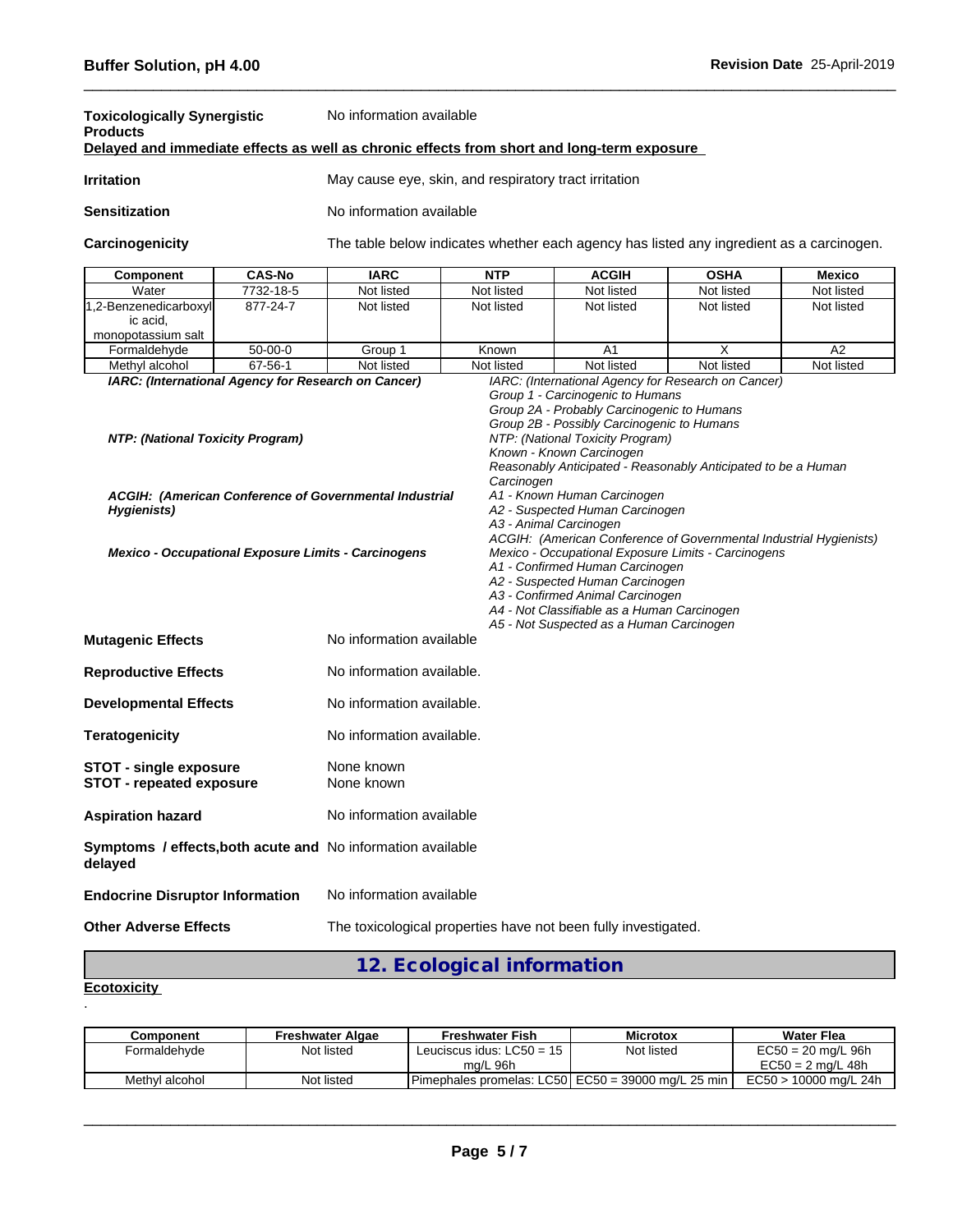|  |  |  | 10000 mg/L 96h | $EC50 = 40000$ mg/L 15 min<br>$EC50 = 43000$ mg/L 5 min |  |
|--|--|--|----------------|---------------------------------------------------------|--|
|--|--|--|----------------|---------------------------------------------------------|--|

**Persistence and Degradability** No information available

**Bioaccumulation/ Accumulation** No information available.

#### **Mobility** .

| √omponen       | log<br>Pow                            |
|----------------|---------------------------------------|
| Formaldehvde   | 0.25<br>U. 35                         |
| Methyl alcohol | $\overline{\phantom{a}}$<br>ے ،<br>◡. |

#### **13. Disposal considerations**

**Waste Disposal Methods** Chemical waste generators must determine whether a discarded chemical is classified as a hazardous waste. Chemical waste generators must also consult local, regional, and national hazardous waste regulations to ensure complete and accurate classification.

| <b>Component</b>                               | <b>U Series Wastes</b><br><b>RCR</b> | <sup>o</sup> Series Wastes<br>חמה<br>ベしドバ |
|------------------------------------------------|--------------------------------------|-------------------------------------------|
| $\sim$ $\sim$<br><u>-^</u><br>50-UU-U<br>aluer | 1400<br>◡◦▵▵                         |                                           |
| . 67-56-1<br>Methy <sup>*</sup><br>alcohol     | 111F<br>⊣ 34 آ ل                     |                                           |

|                            | 14. Transport information  |  |
|----------------------------|----------------------------|--|
|                            | Not regulated              |  |
| <u>DOT</u><br>_ <u>TDG</u> | Not regulated              |  |
| <b>IATA</b>                | Not regulated              |  |
| <b>IMDG/IMO</b>            | Not regulated              |  |
|                            | 15. Regulatory information |  |

#### **International Inventories**

| Component                     | <b>DSL</b>       | <b>NDSL</b>              | <b>TSCA</b>      | <b>EINECS</b> | <b>ELINCS</b> | <b>NLP</b> | <b>PICCS</b>      | <b>ENCS</b>              | <b>AICS</b> | <b>IECSC</b> | <b>KECL</b> |
|-------------------------------|------------------|--------------------------|------------------|---------------|---------------|------------|-------------------|--------------------------|-------------|--------------|-------------|
| Water                         |                  | $\overline{\phantom{a}}$ | $\check{ }$<br>⋏ | 231-791-2     |               |            | $\checkmark$<br>∧ | $\overline{\phantom{0}}$ |             |              | KE-3540     |
|                               |                  |                          |                  |               |               |            |                   |                          |             |              |             |
| 1,2-Benzenedicarboxylic acid, | $\check{ }$<br>⌒ |                          | $\check{ }$<br>∧ | 212-889-4     |               |            |                   |                          |             |              | KE-0231     |
| monopotassium salt            |                  |                          |                  |               |               |            |                   |                          |             |              |             |
| Formaldehyde                  |                  |                          | $\check{ }$<br>∧ | 200-001-8     |               |            | v                 | ⌒                        |             |              | KE-1707     |
|                               |                  |                          |                  |               |               |            |                   |                          |             |              |             |
| Methyl alcohol                |                  | $\overline{\phantom{a}}$ | $\check{ }$<br>∧ | 200-659-6     | <b>.</b>      |            |                   |                          |             |              | KE-2319     |
|                               |                  |                          |                  |               |               |            |                   |                          |             |              |             |

#### **Canada**

SDS in compliance with provisions of information as set out in Canadian Standard - Part 4, Schedule 1 and 2 of the Hazardous Products Regulations (HPR) and meets the requirements of the HPR (Paragraph 13(1)(a) of the Hazardous Products Act (HPA)).

| <b>Component</b> | <b>Canada - National Pollutant</b><br><b>Release Inventory (NPRI)</b>          | <b>Canadian Environmental</b><br><b>Protection Agency (CEPA)</b><br>- List of Toxic Substances | Canada's Chemicals Management<br>Plan (CEPA) |
|------------------|--------------------------------------------------------------------------------|------------------------------------------------------------------------------------------------|----------------------------------------------|
| Formaldehyde     | Part 1, Group A Substance<br>Part 5, Individual Substances Part 4<br>Substance | Schedule I                                                                                     |                                              |
| Methyl alcohol   | Part 1, Group A Substance<br>Part 5, Individual Substances Part 4<br>Substance |                                                                                                |                                              |

| - | <br>٠ |  |
|---|-------|--|

**16. Other information**

**Regulatory Affairs** Thermo Fisher Scientific Email: EMSDS.RA@thermofisher.com